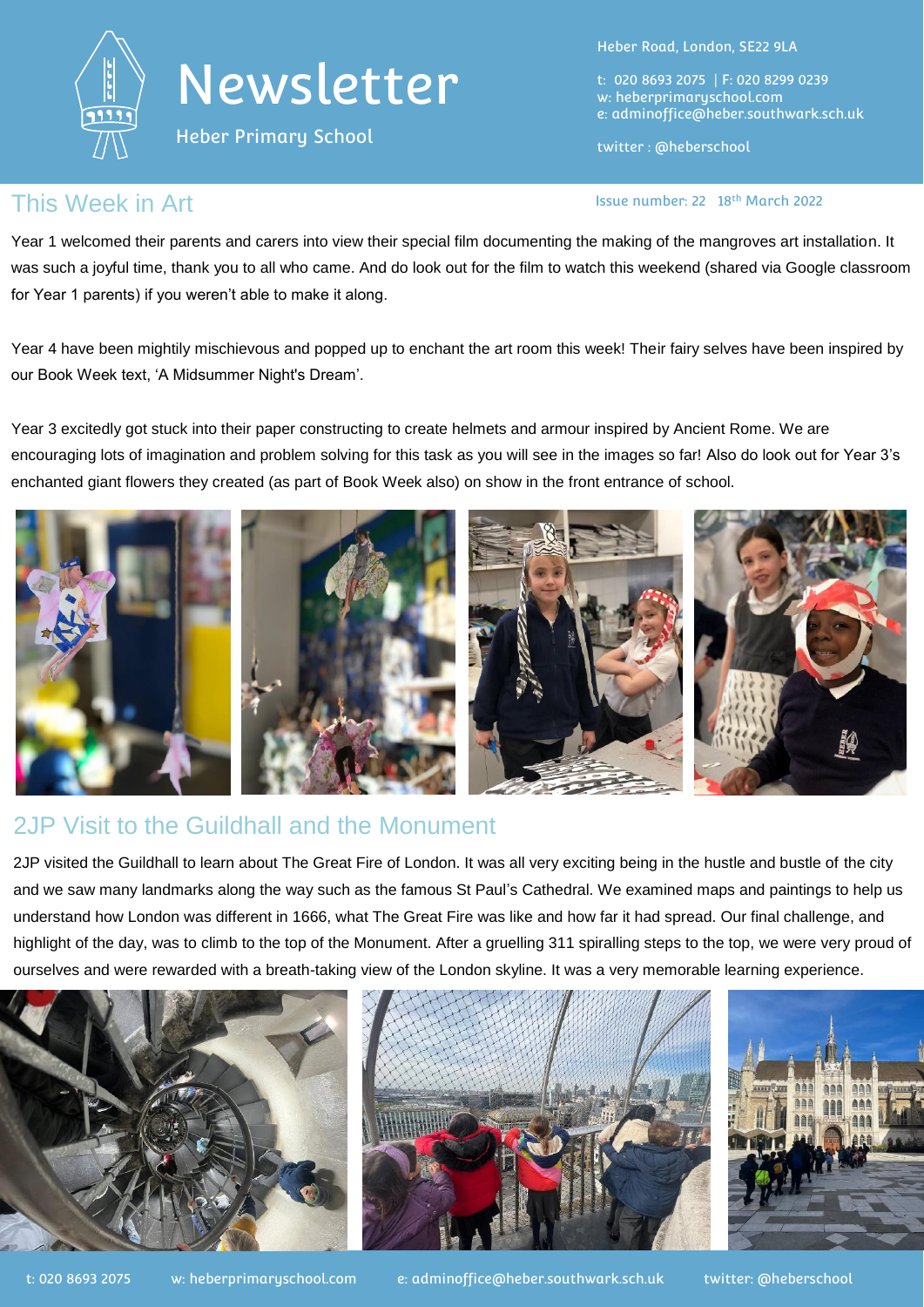

Heber Primary School

Heber Road, London, SE22 9LA

t: 020 8693 2075 | F: 020 8299 0239 w: heberprimaryschool.com e: [adminoffice@heber.southwark.sch.uk](mailto:adminoffice@heber.southwark.sch.uk)

twitter : @heberschool

### Messages from our P&F

### **HEBER BINGO SUCCESS**

A HUGE thanks to all who came along to Heber Bingo last Friday night. It was a memorable night for many reasons but in a nutshell - drinks and delicious pizzas were consumed solidly, some never been seen before dance moves were cut (mostly by Heber parents/guardians) and there was even some drag bingo in there somewhere. With prizes like mint and mojito After Eights up for grabs, the stakes were high! An impressive £1500 was raised for the school - awesome effort people!

### **COFFEE MORNING**

#### **Tuesday 22nd March, 9:00am – 10:30am, Heber School Hall**

Who said there's no such thing as a free coffee and slice of cake! Come along and have a chat with other Heber parents/carers and some P+F crew in the school hall next week. It'll be novel, it'll be fun and you won't spend a bean. We'd love to see you for a brew and younger siblings very welcome too!

#### **EASTER FAIR**

#### **Saturday 26th March, 12:00pm – 4:00pm, Heber Playground**

First things first, Truepenny's Estate Agent has kindly agreed to sponsor the Fair via agency boards outside Heber homes. As time is ticking, we were hoping to be able to use the same address list from those who signed up at Christmas. Can we ask anyone who had a board outside their home at Christmas but can't partake this time to email heberpandf@gmail.com ASAP? If any extra families are happy to be involved, please do drop us a line! Boards will be going up early next week so thanks again for your help!

The Year 4 stalls are looking for donations such as:

- 'like new' teddies/soft toys for Teddy tombola
- **second hand books for book stall**
- jolly jam jars Easter themed if you can. Don't know what a jolly jam jar is? Here's a quick guide. Please fill an ordinary clean jar with sweets or small items, such as stickers, or left over party bag items. Feel free to decorate! Please avoid anything that contains nuts.

If you can help, please drop off items at the school office, labelled "Year 4 stalls stuff".

In terms of the fun you can expect on the day, there'll be Easter crafts, a tombola, a playground Easter egg hunt and garden games kindly provided by Burlington Games [\(https://burlington.games/games\)](https://burlington.games/games). To keep up your strength, tuck into a spit roast lamb roll, a delicious slab of cake (think Easter nests with mini eggs and other sweet treats) and a hot or cold drink from the bar. Repeat visits encouraged!

### **SUPPORT UKRAINE – Charity Roulette at Great Exhibition Pub**

#### **Every Wednesday 7:00pm – 10:00pm**

Heber Dad Joel from Burlington Games [\(https://burlington.games/games\)](https://burlington.games/games) is running a charity roulette at The Great Exhibition every Wednesday evening with 100% of donations going to DEC Ukraine Humanitarian Appeal. If you ever needed an excuse to spend the night at the pub, this is it. Spend a fiver (or more) on chips and not only will you be helping provide food, water, shelter and medical assistance to Ukrainians, but the top 3 winners get a prize too. See you Wednesday!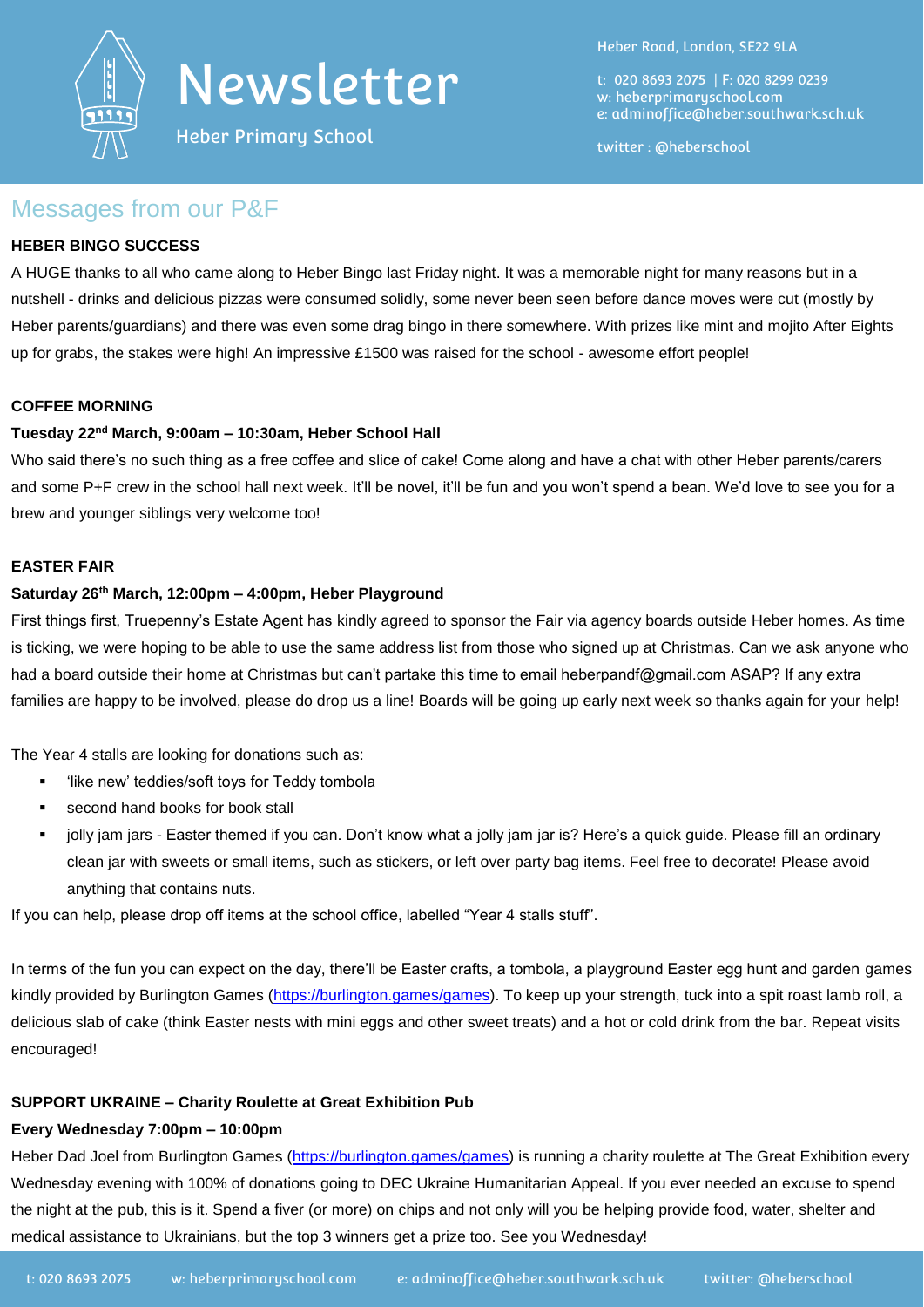

Heber Primary School

Heber Road, London, SE22 9LA

t: 020 8693 2075 | F: 020 8299 0239 w: heberprimaryschool.com e: [adminoffice@heber.southwark.sch.uk](mailto:adminoffice@heber.southwark.sch.uk)

twitter : @heberschool

### Follow Us on Twitter

Make sure that you are following us on Twitter, where we share great work and an insight into what we get up to at Heber. This week we shared a lovely slideshow of 1H's poetry. Take a look! @heberschool

## Get Rid of and Donate

### **Waste not, want not: give your unwanted items a new home**

We are extremely pleased to announce that we have partnered with 'Get Rid of and Donate' to provide a regular drop off location for donations. On Friday 25<sup>th</sup> March a stall will be set up in our Crystal Palace Playground (the one with the lovely AstroTurf) at the end of the school day. Please bring good quality donations. These will then be taken to St Faith's Community Hall where members of the local community who are in need of help are invited to an 'Open House' to take what they need.

**Please only give donations in 'Bags for Life' or cardboard boxes.** Bin bags will not be accepted. This not only helps with transportation, but also recycling! More drop off dates to follow.

[Click here](https://www.getridofit-donate.com/) to find out more about Get Rid of and Donate



Get Rid of and Donate CIC redistributes unwanted items - preloved good quality clothes, bedding, books, shoes, toys, tech, furniture, music and more-to those in need. Something that you no longer want can still be used by someone else. Refugees, asylum seekers, struggling families, disadvantaged youth, the disabled, the homeless, the elderly and more could all benefit from YOUR donations.

What's more, you'll also help protect the environment as reusing items reduces the amount of waste we send to landfill.

We offer a Covid-secure, free collection service for your unwanted goods so donating couldn't be easier. For more information on the company, please visit www.getridofit-donate.com

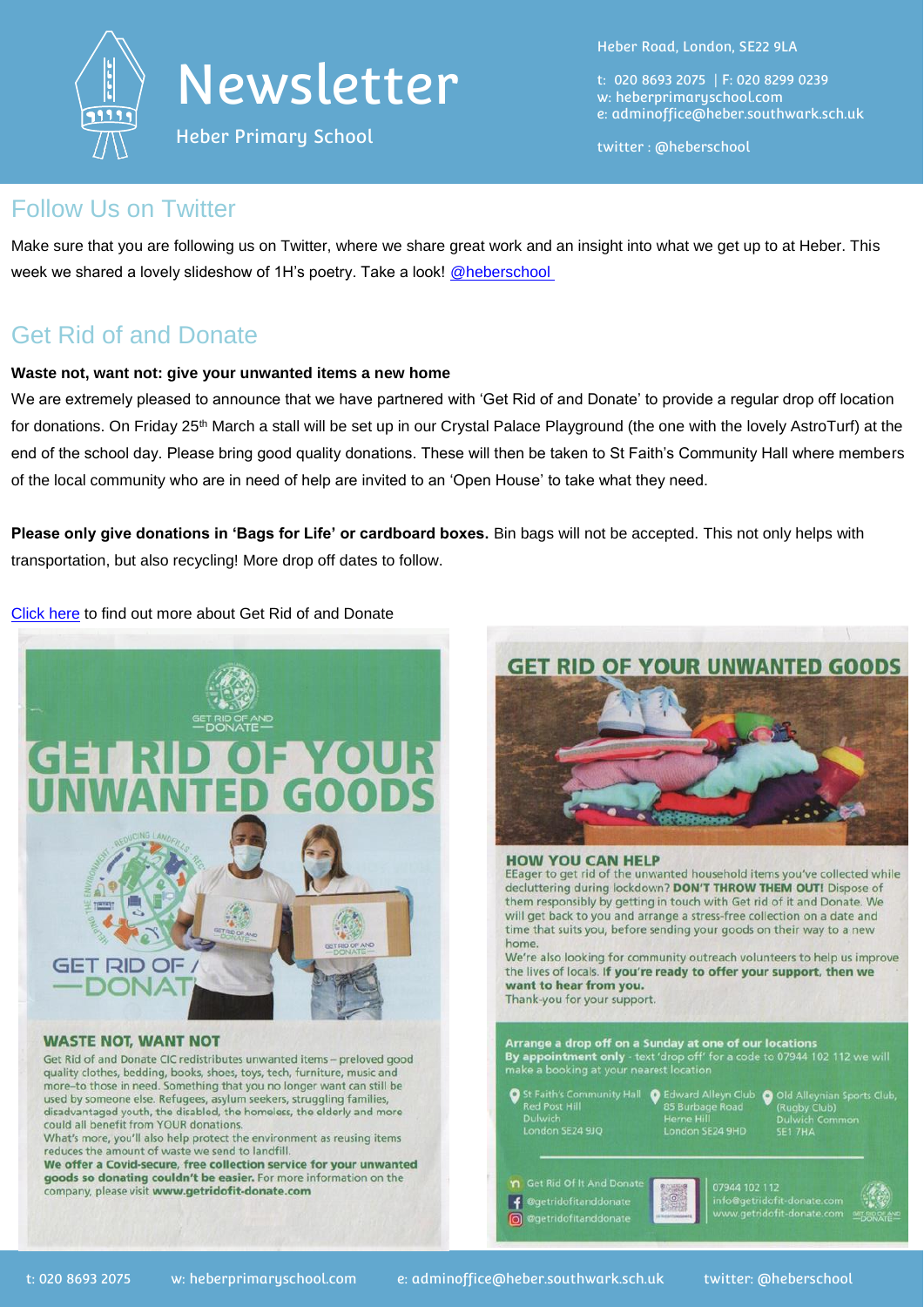

Heber Primary School

Heber Road, London, SE22 9LA

t: 020 8693 2075 | F: 020 8299 0239 w: heberprimaryschool.com e: [adminoffice@heber.southwark.sch.uk](mailto:adminoffice@heber.southwark.sch.uk)

twitter : @heberschool

### 1DT Visit the Postal Museum

Wow, what a day! Setting off at 9:15am, with lunchboxes in hand, we knew we were in for a great day. When we arrived and met the friendly, complimentary team, we knew it was going to be fantastic! The Postal Museum was such an exciting, educational place, filled with interactive exhibits that demonstrated what we've been learning about, such as the air-powered tubes for transporting mail and the uniforms and carts from more than 100 years ago. Our engineer leader explained everything so well, and we even got to ride the underground, driverless postal trains we've been hearing so much about. 1H, when you visit next week, we know you will enjoy yourselves just as much as we did!



## Stars of the Week

Congratulations to the following children who were chosen as the Star of the Week for demonstrating our school values this week:

- Reception Lucia (RC) and Jasper (RP) Year 1 – Laurie (1DT) and Juno (1H) Year 2 – Jude (2JP) and Ay (2S) Year 3 – Fred (3KE) and Harrison (3N) Year 4 – Gabriel (4C) and Tessa (4N)
- 
- Year 5 Jakane (5K) and Trey (5W) Year 6 – Amy (6A) and Elizabeth (6F)

## Academic Excellence Awards

This week in our Merit Assembly we celebrated the successes of a child from each class, who excelled in their learning and produced some outstanding work. Well done to the following children:

> Sign up now

- Reception Aalia (RC) and Isaac (RP)
- Year 1 Henry (1DT) and Charlie (1H)
- Year 2 Imogen (2JP) and Arthur (2S)
- Year 3 Dorothy (3KE) and Sarkan (3N)
- Year 4 Kaspar (4C) and Lamis (4N)
- Year 5 Kevin (5K) and Ted (5W)
- Year 6 Nicholas (6A) and Joe (6F)

Join



Raise

## **Collect FREE funds for us**

any time you shop with estayfundraising

t: 020 8693 2075 w: heberprimaryschool.com e: [adminoffice@heber.southwark.sch.uk](mailto:adminoffice@heber.southwark.sch.uk) twitter: @heberschool